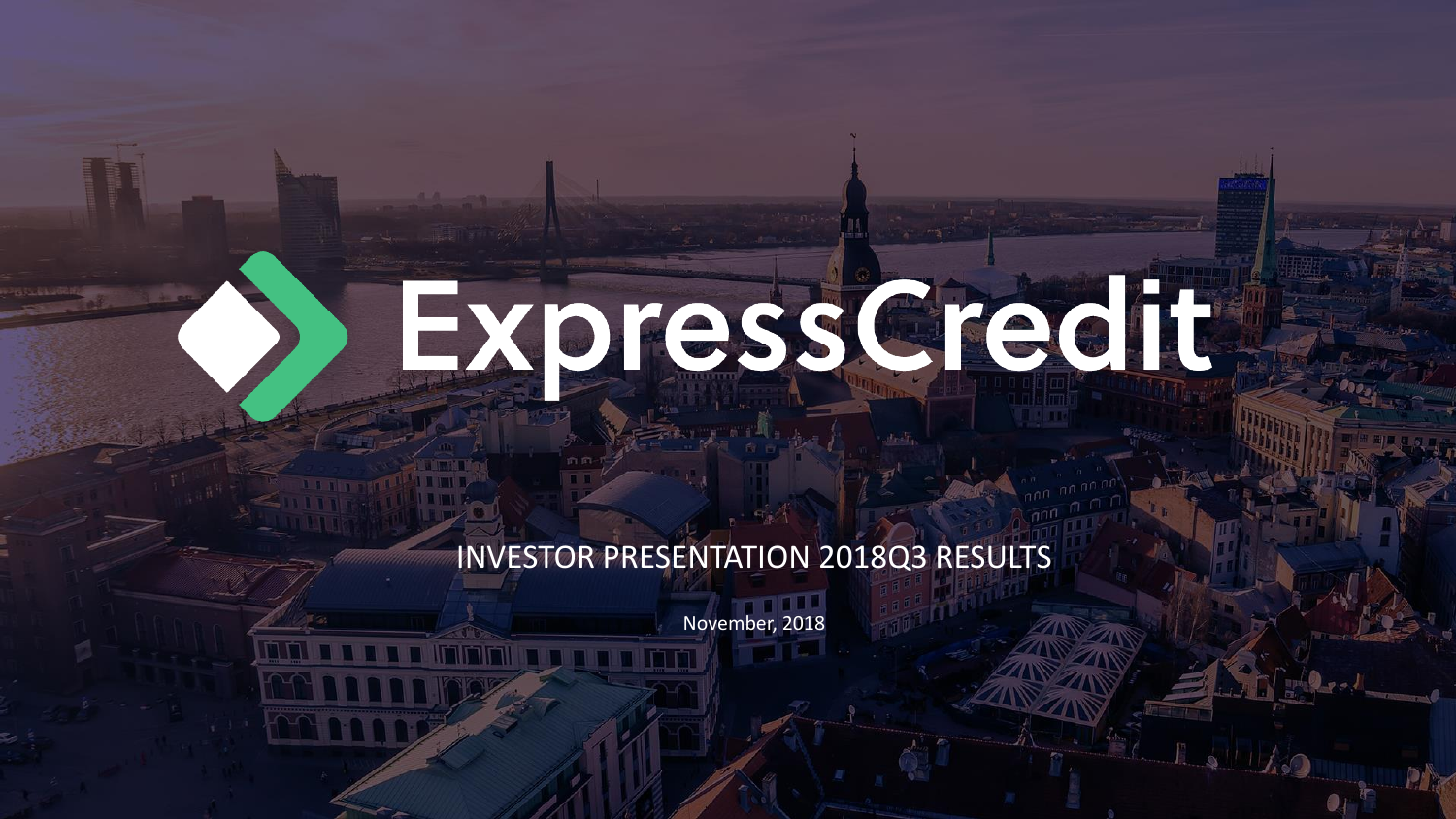

## **DISCLAIMER**

This presentation is of selective nature and is made to provide an overview of the Company's (SIA "ExpressCredit" and its subsidaries) business, based on 2018Q3 results.



Unless stated otherwise, this presentation shows information from consolidated perspective.



Facts and information used in this presentation might be subject to revision in the future. Any forward-looking information may subject of change as well.



This presentation is not a legally binding document and none of the Company have any liability for any direct or indirect loss from the use of this Presentation.



This presentation does not purport to contain all the information that investor may require in evaluating the Company. Investors should read publicly available information regarding the Company as well as the full prospectus describing a particular bonds issue.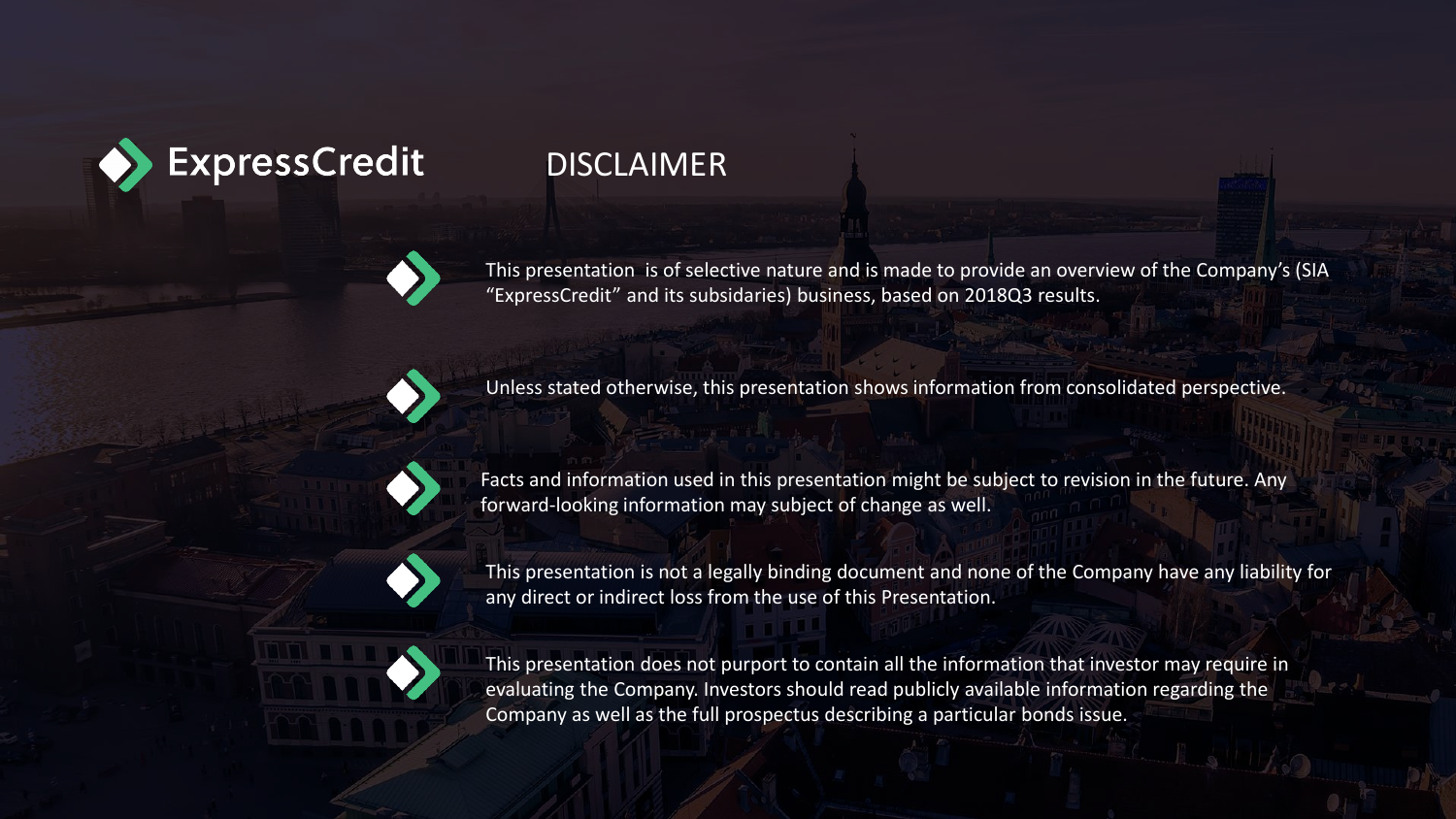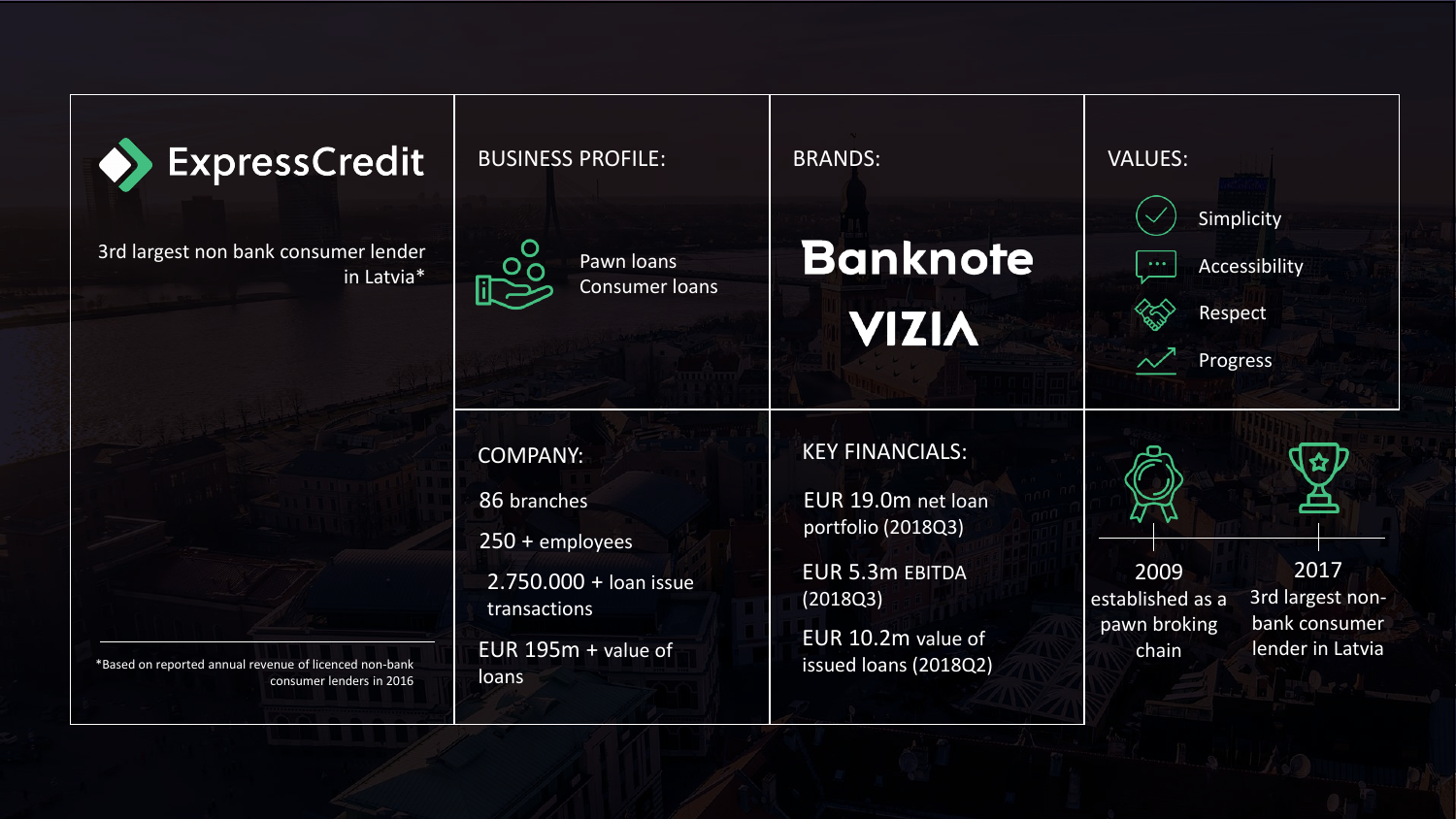

#### **HIGHLIGHTS**

Launch of online store for lombards segment products. Goods are available at online site veikals.banknote.lv

Active participation in Alternative Financial Service Association of Latvia for information communication with respect to legislation initiatives.

Signed contract with AS Baltic International Bank for a new round of financing, which is intended to provide asset and share capital collateral security and target interest rate of 11% per annum.



Loans issued, EURm

Loans portfolio in total, EURm

EBITDA, EURm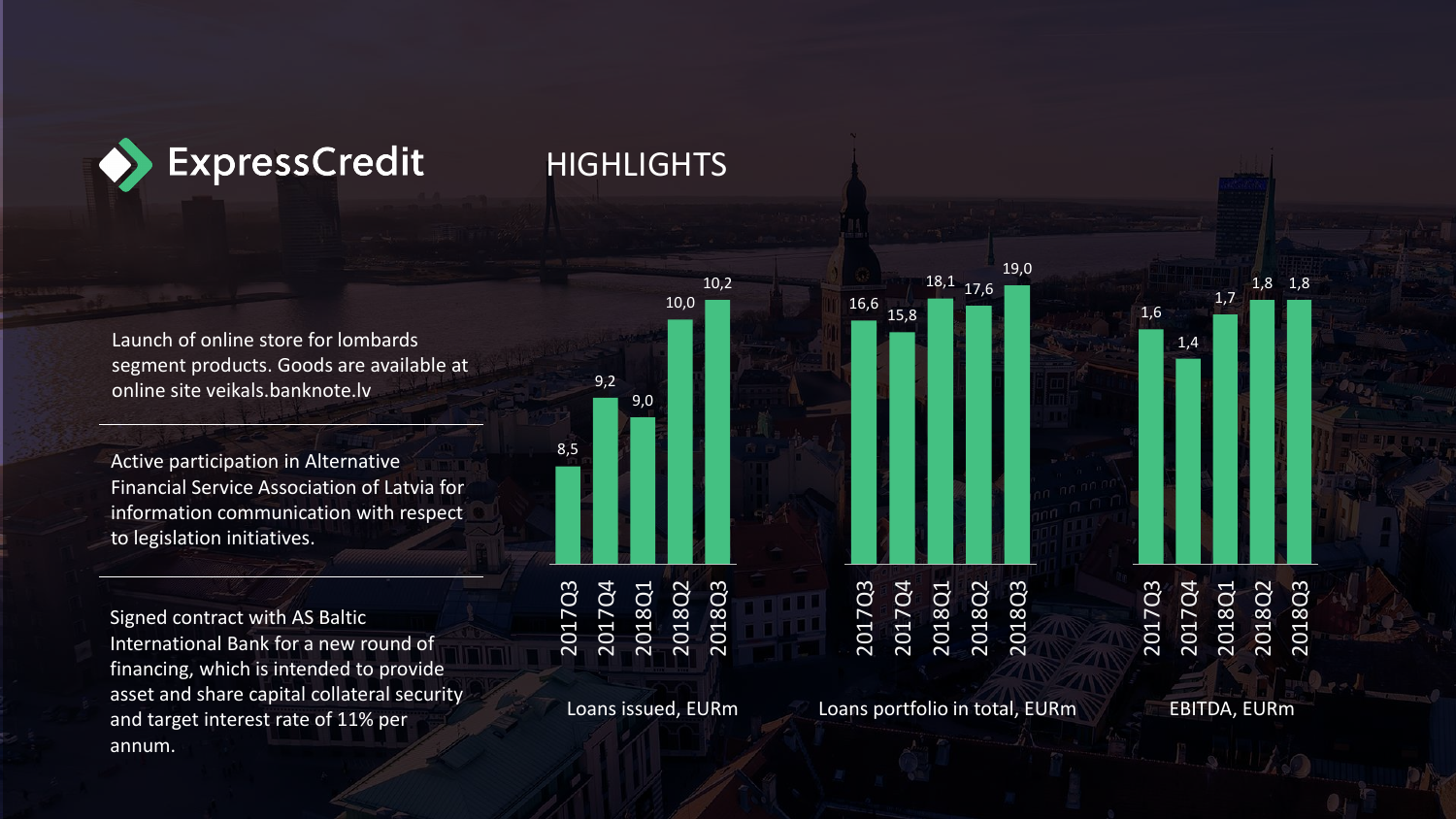

#### MARKET OVERVIEW

Loan portfolio of Latvian non-bank lenders, 2017

According to The Alternative Financial Services Association of Latvia prognosis the newly issued non-bank loans in 2018 might reach 570-590 million euros, with total loan portfolio increasing to 625- 635m EUR.

#### **EUR 243m**

Consumer loans

**EUR 39m**

Mortgage

**EUR 324m**

Leasing, car title

**EUR 7m**

Pawn loans

Source: Consumer Rights Protection Centre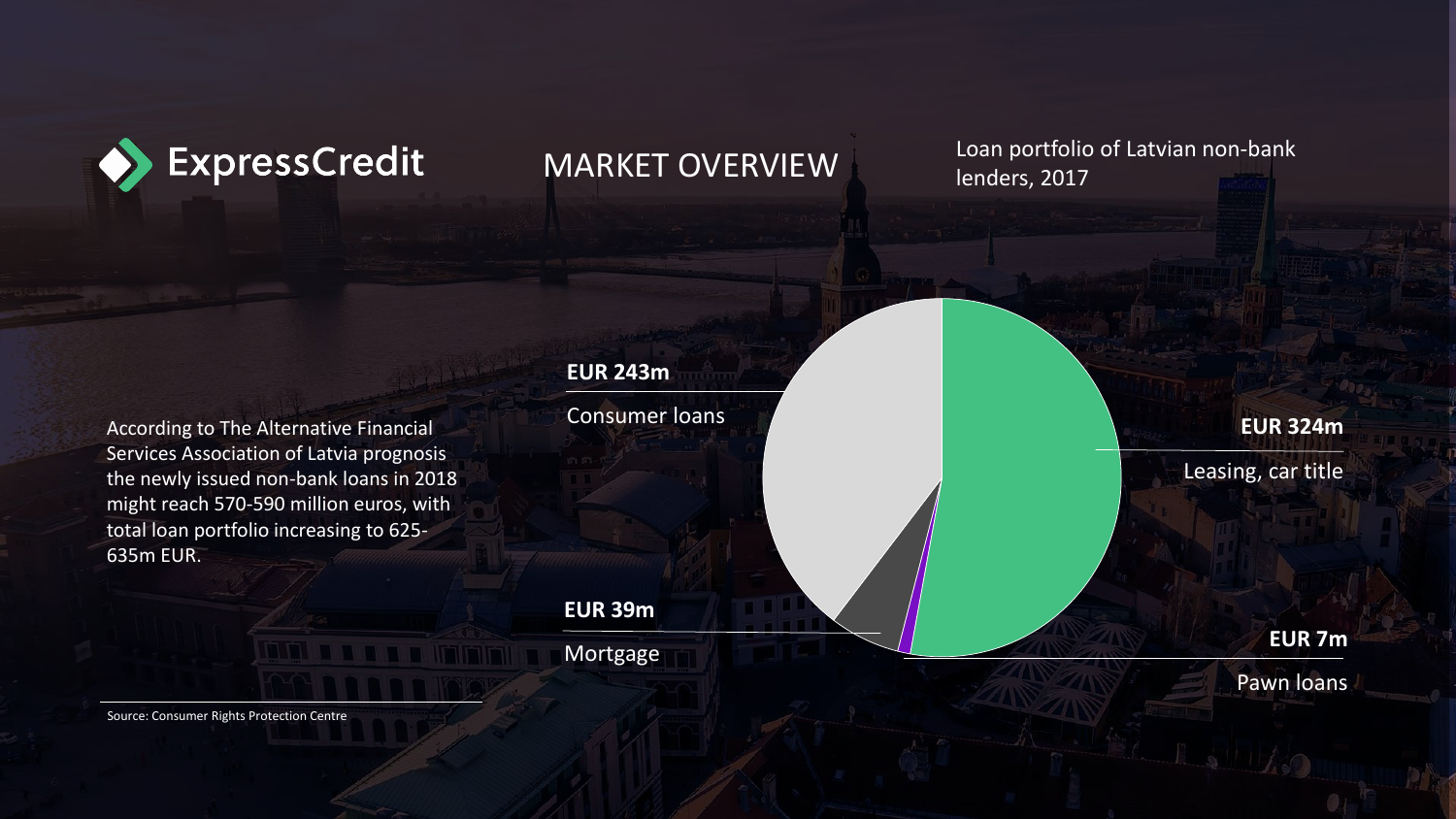

#### MARKET OVERVIEW: CONSUMER LOANS



\* Loan portfolio data based on SIA ExpressCredit standalone net consumer and pawn loan portfolio excl. accrued interest

\*\* Based on loan portfolio as at the end of 2017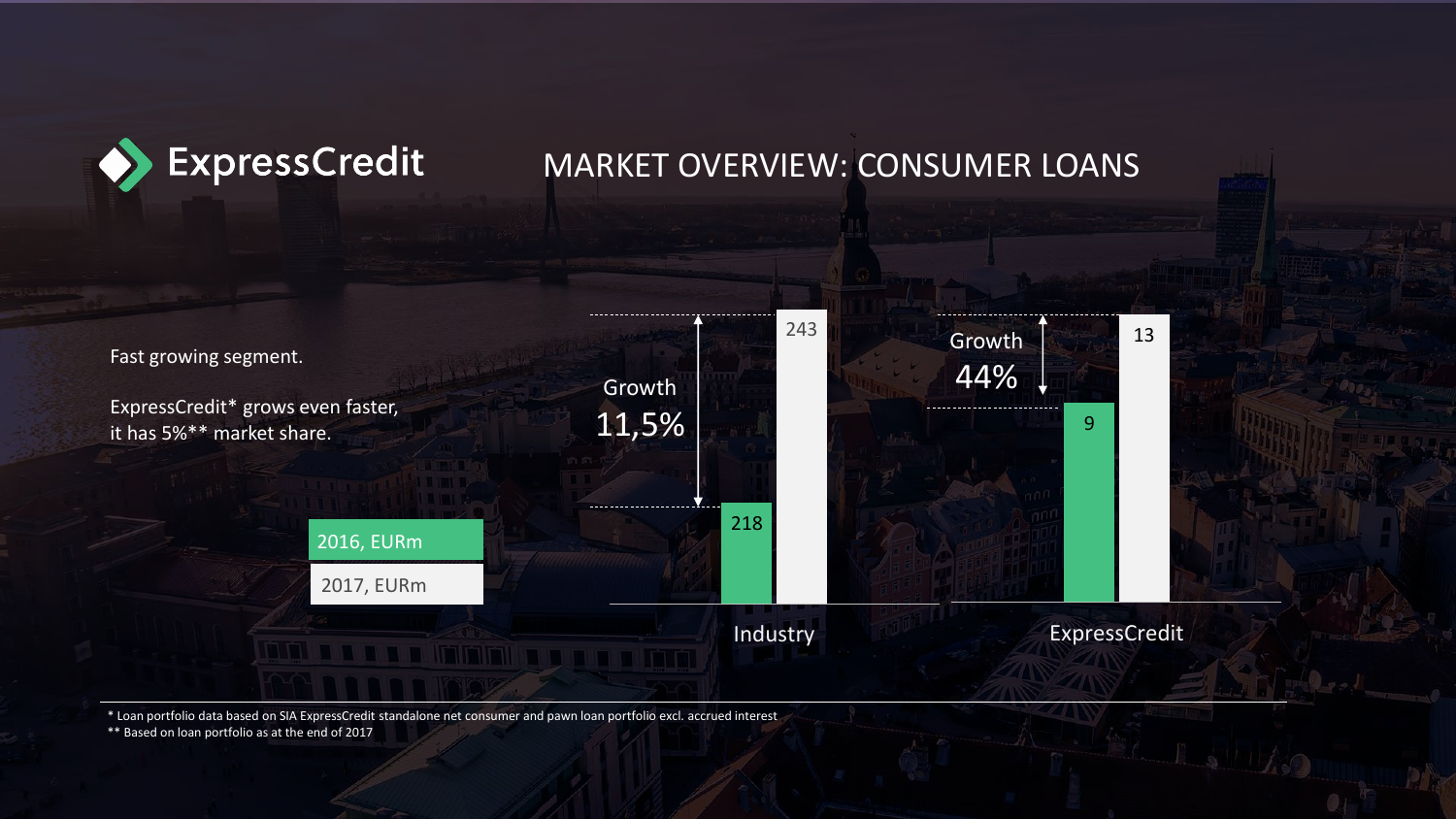

#### MARKET OVERVIEW: PAWN LOANS



\* Loan portfolio data based on SIA ExpressCredit standalone net consumer and pawn loan portfolio excl. accrued interest

\*\* Based on loan portfolio as at the end of 2017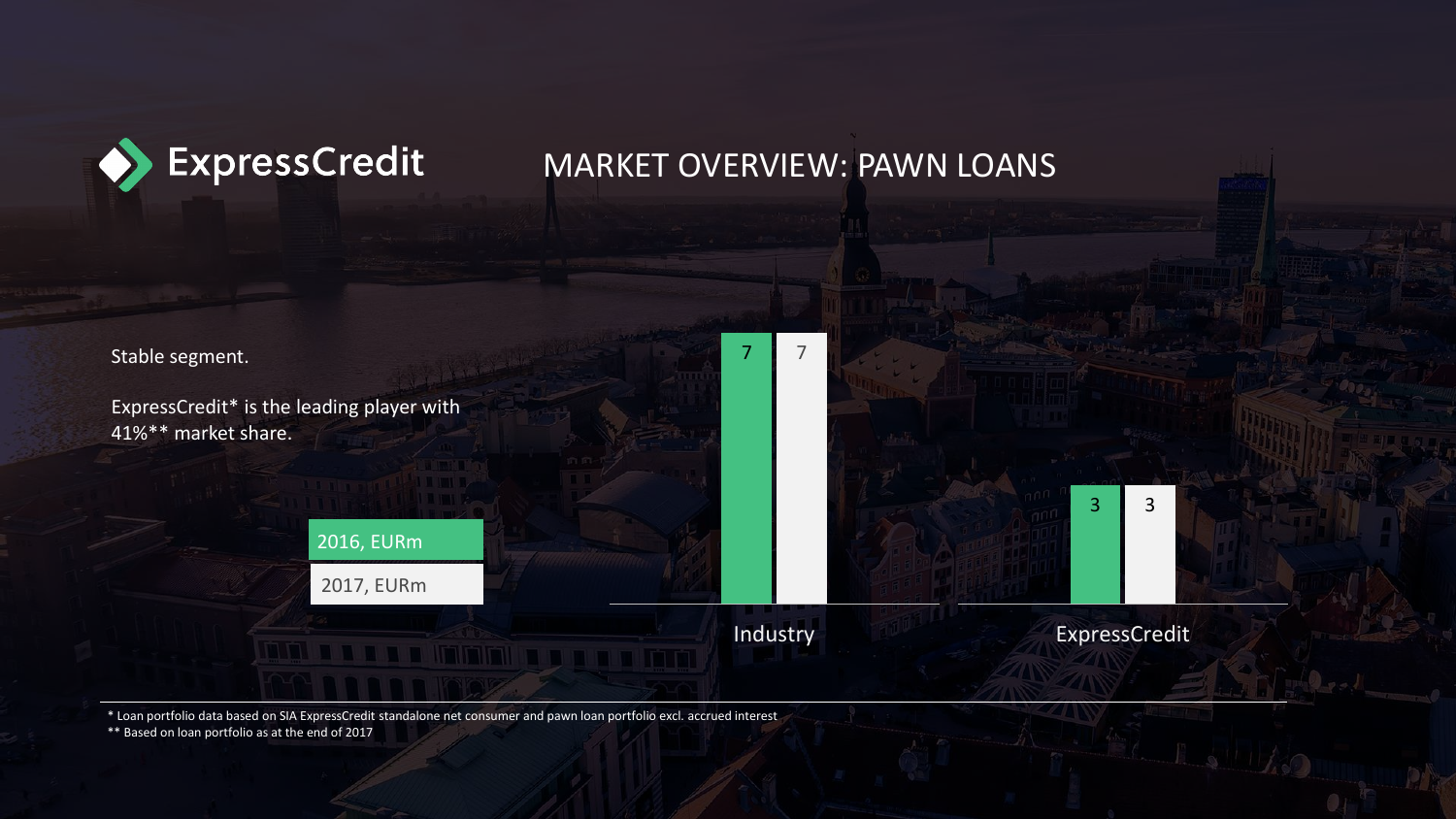

## CONSUMER LOANS 61% of loans issued by value in 2018Q3

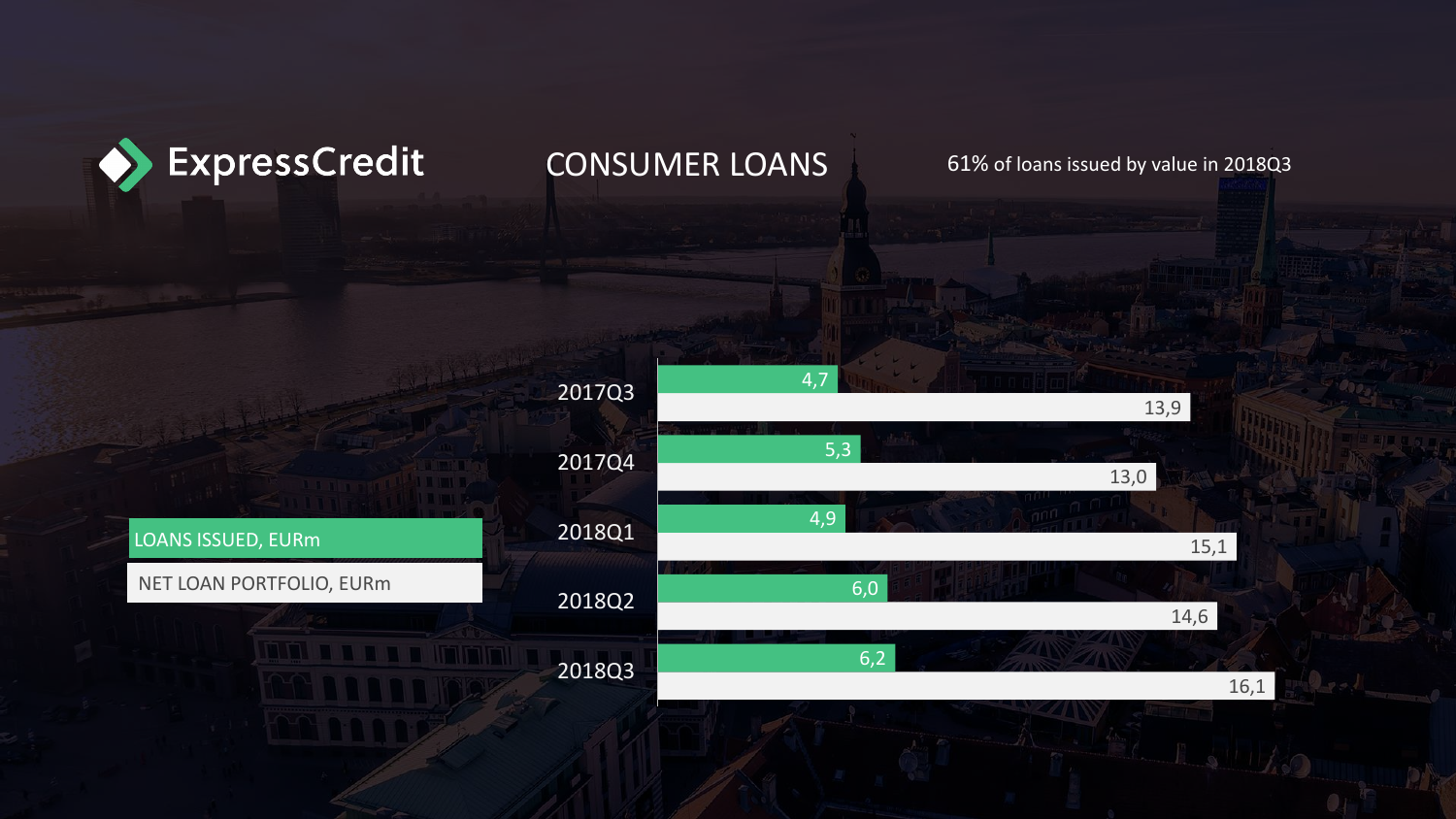

#### CONSUMER LOANS

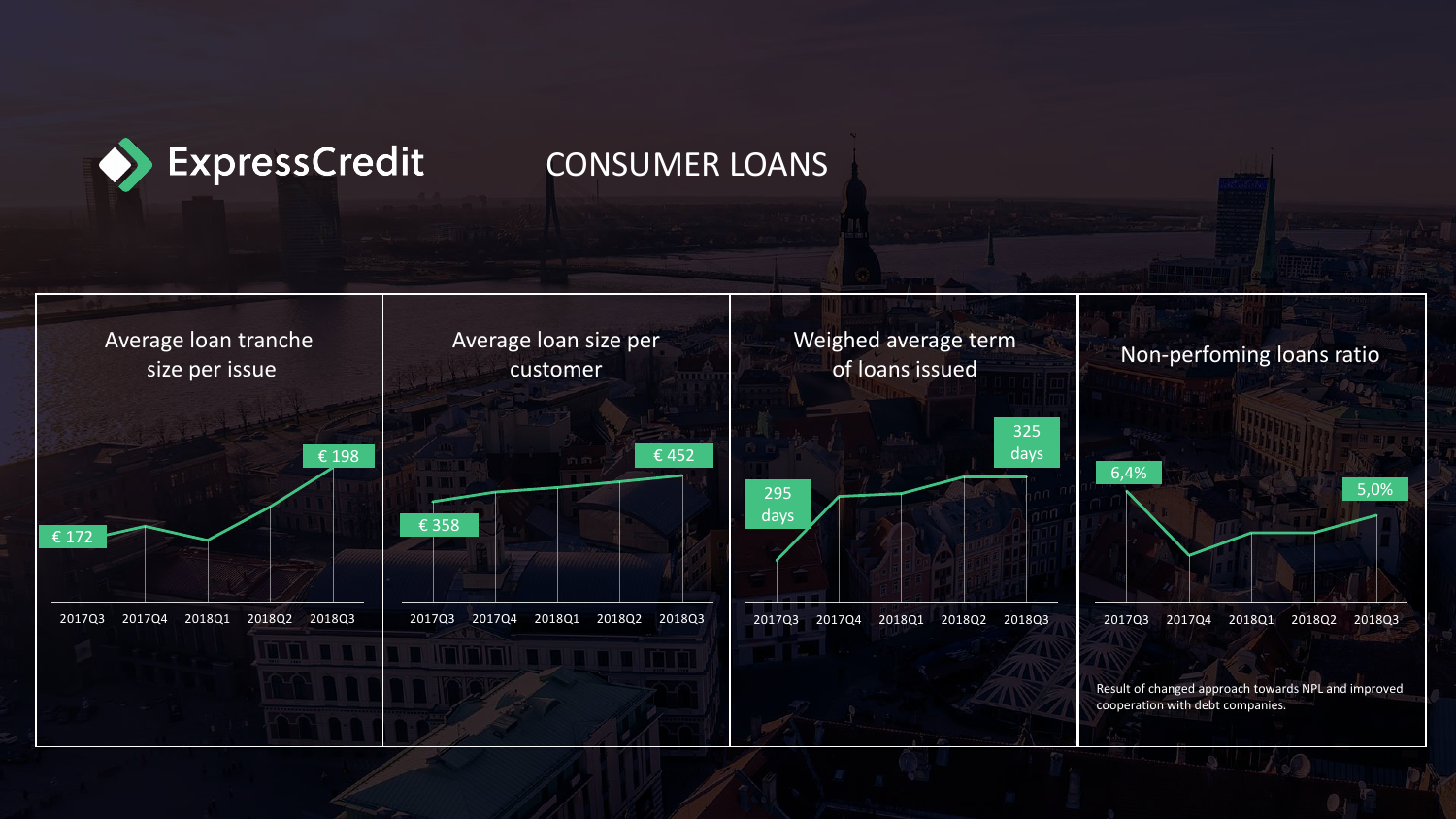

PAWN LOANS 39% of loans issued by value in 2018Q3



#### LOANS ISSUED, EURm

#### NET LOAN PORTFOLIO, EURm\*

\* Includes car title loan and mortgage loan legacy portfolios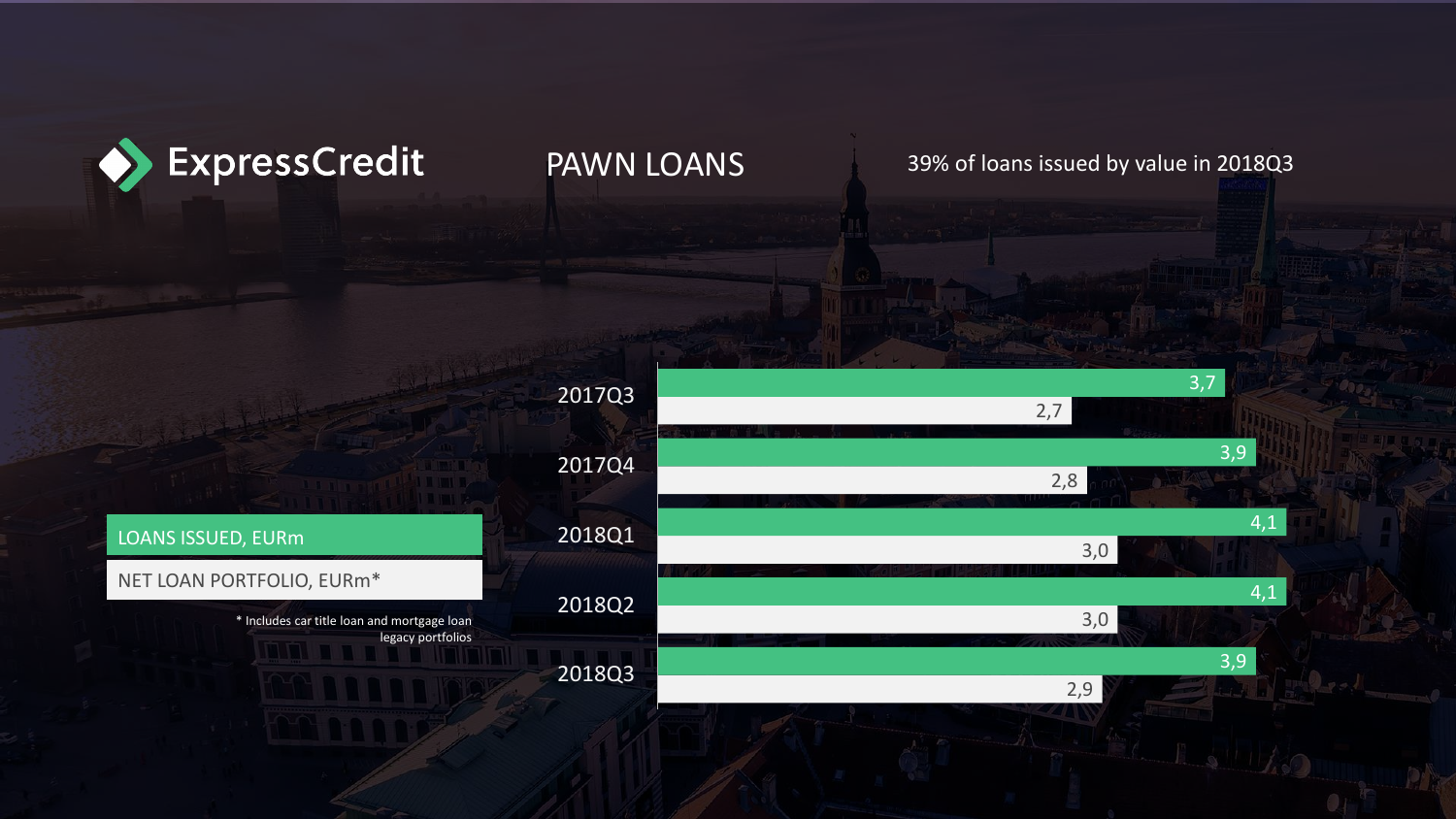

#### PAWN LOANS



stable performance of lombard operations.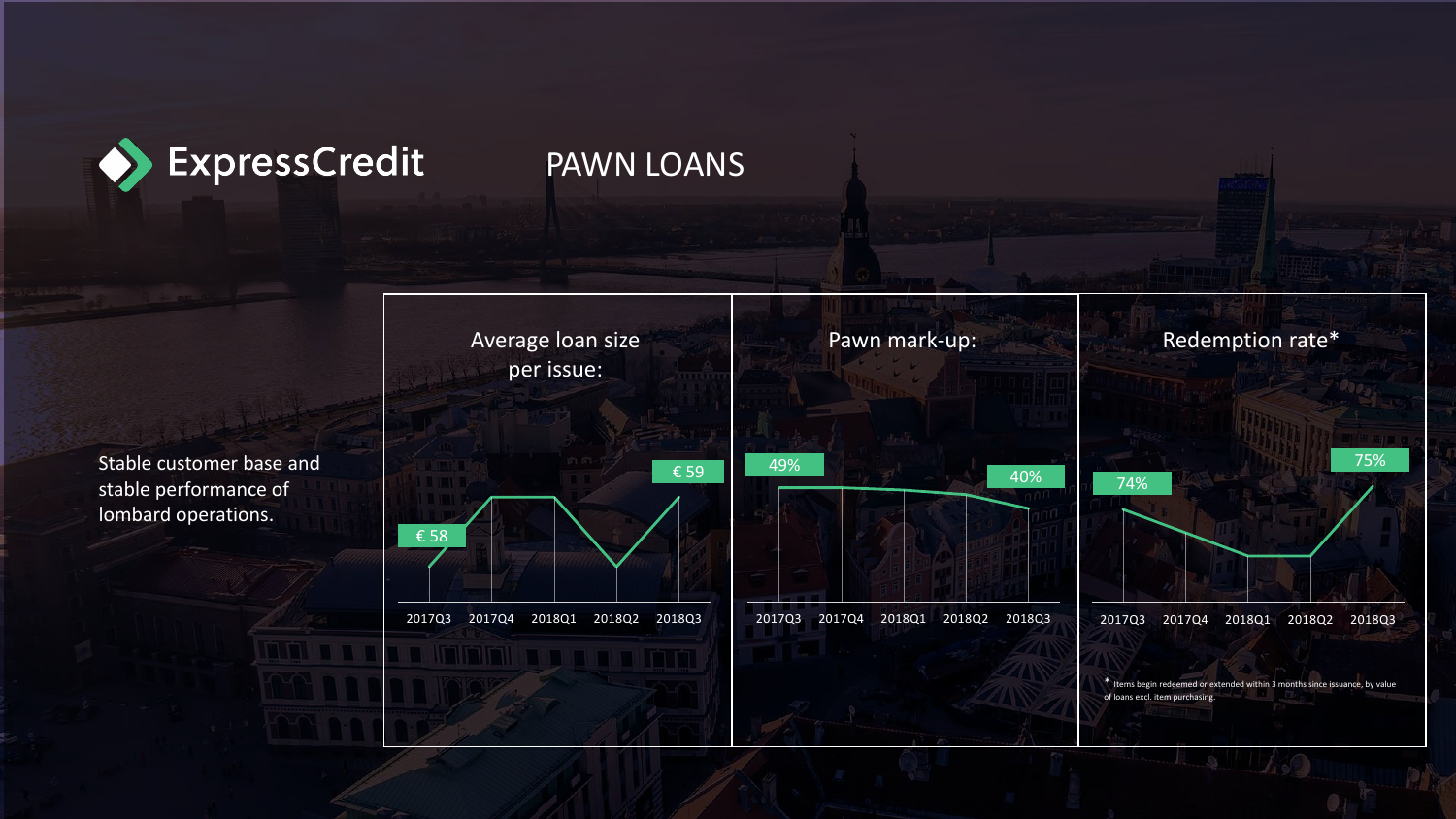

#### KEY FINANCIALS

2018H1 was the best in the Group's history in terms of turnover and profitability.



2015Q1 2015Q2 2015Q3 2015Q4 2016Q1 2016Q2 2016Q3 2016Q4 2017Q1 2017Q2 2017Q3 2017Q4 2018Q1 2018Q2 2018Q3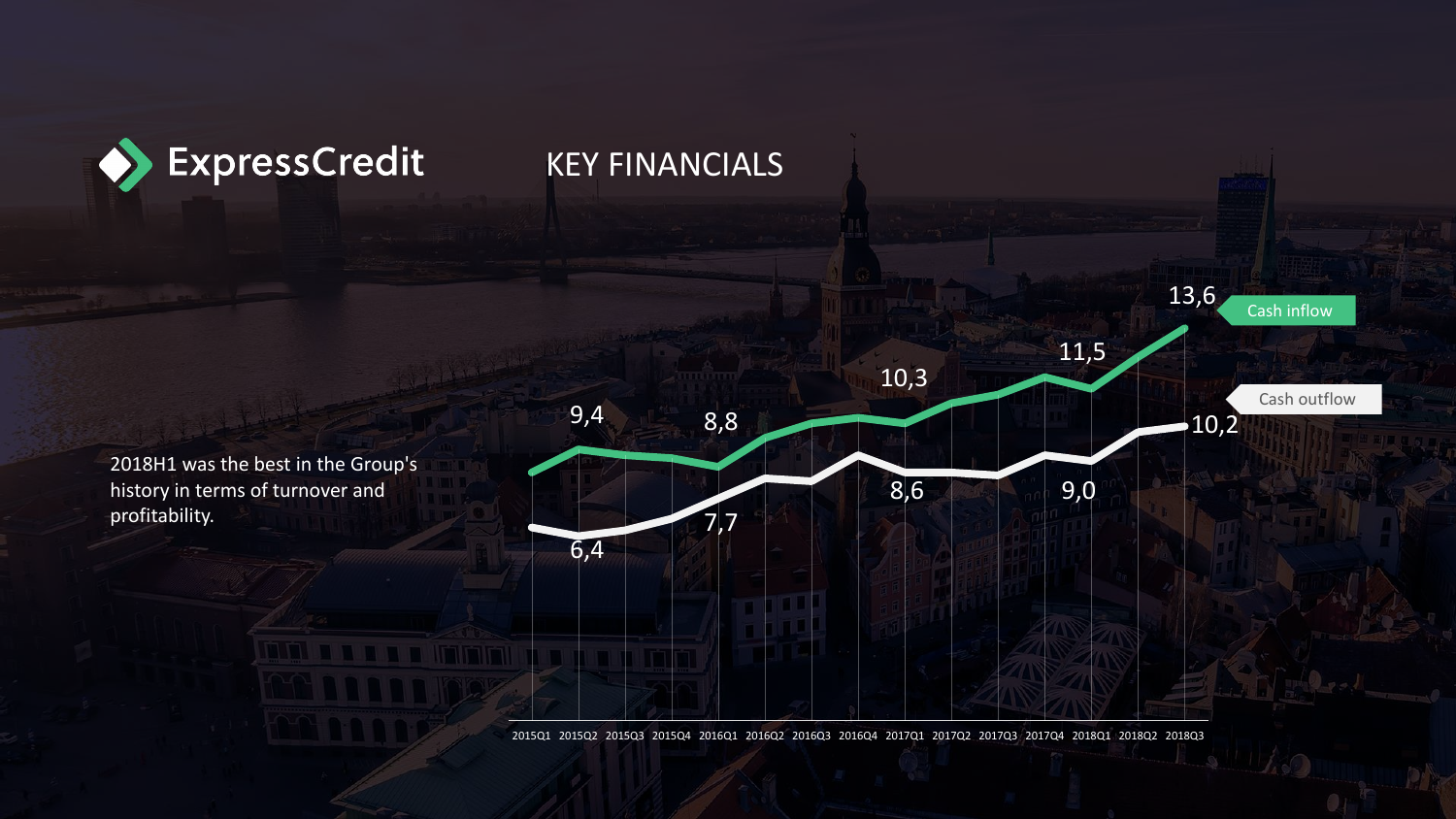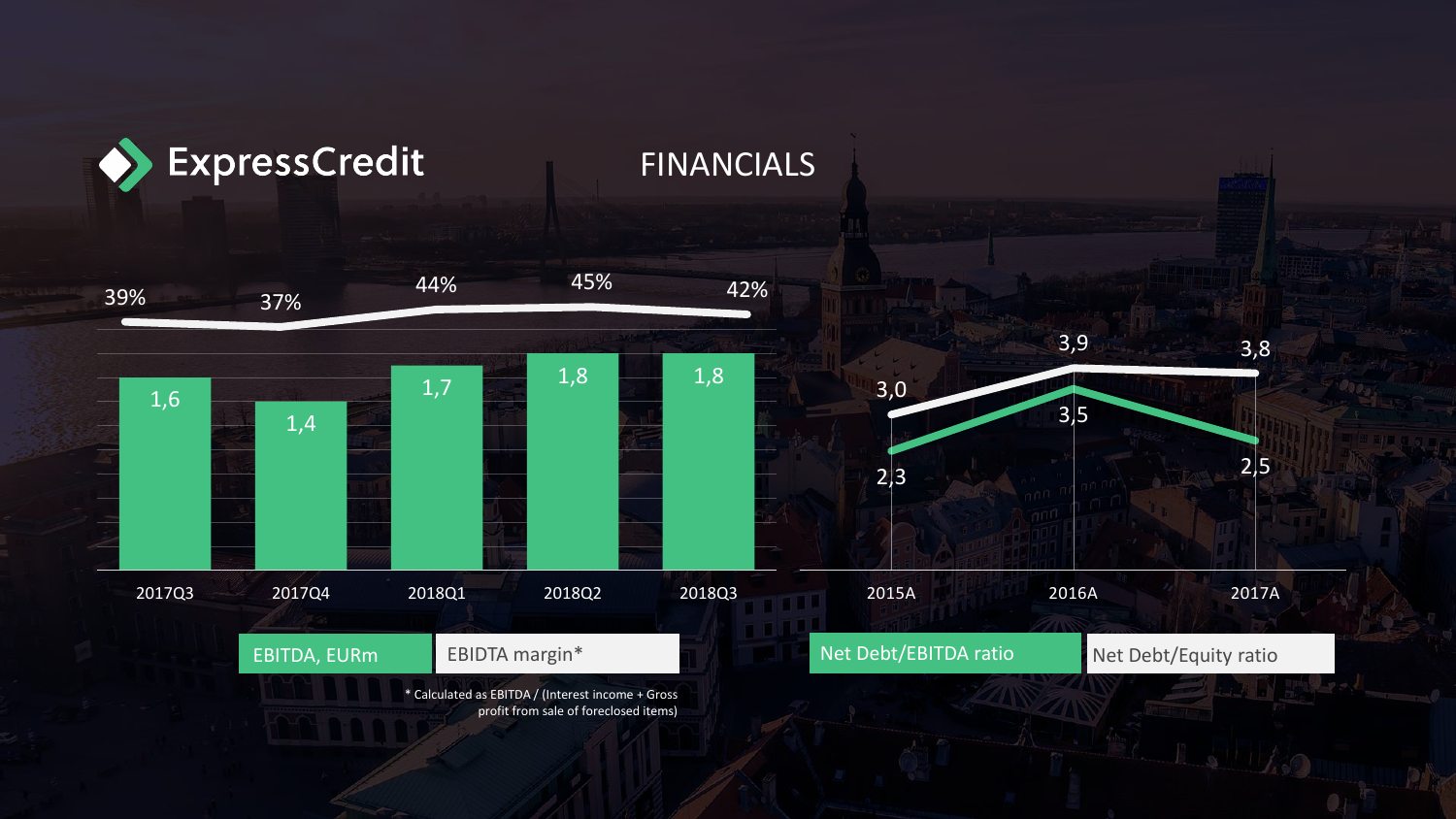

# KEY FINANCIALS: PROFITABILITY

New changes in corporate income tax has positive impact on profitability and financial ratios.

| Income statement, EUR'000           | 2017Q3  | 2018Q3  | %, у-о-у |
|-------------------------------------|---------|---------|----------|
| <b>Interest and similar income</b>  | 10 377  | 11039   | 6.4%     |
| Gross profit from sale of goods**   | 1 0 4 2 | 1 1 2 5 | 8.0%     |
| <b>Gross profit</b>                 | 11 4 19 | 12 164  | 6.5%     |
| <b>Selling expense</b>              | -4709   | $-4611$ | $-2.1%$  |
| <b>Administrative expense</b>       | $-1684$ | $-1960$ | 16.4%    |
| Net other income / (expense)        | $-929$  | $-420$  | $-54.8%$ |
| <b>EBITDA</b>                       | 4 0 9 7 | 5 1 7 3 | 26.3%    |
| <b>Depreciation</b>                 | $-0.1$  | $-0.2$  | 35.3%    |
| <b>Interest and similar expense</b> | $-1298$ | $-1700$ | 31.0%    |
| <b>Taxes</b>                        | $-558$  | $-15$   | $-97.3%$ |
| <b>NET PROFIT</b>                   | 2 2 4 1 | 3458    | 54.3%    |

\* Part of interest income reclassified as gross profit from sale of foreclosed items for comparability with historic data.

\*\* Sale of foreclosed items.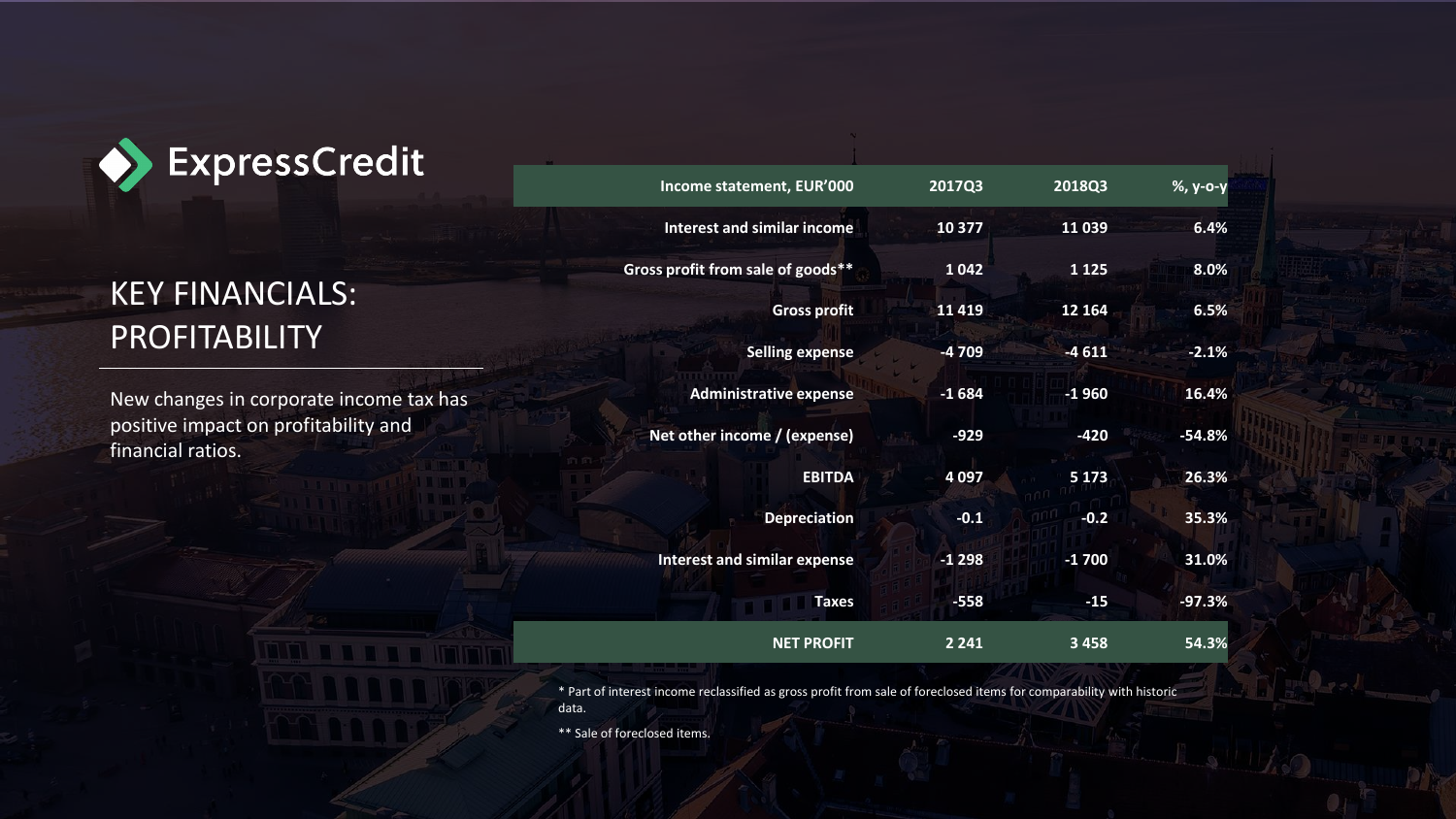

KEY FINANCIALS: BALANCE

| %, у-о-у | 2018Q3   | 2017Q3  | <b>Balace sheet, EUR'000</b>                |
|----------|----------|---------|---------------------------------------------|
| 10.4%    | 626      | 567     | <b>Fixed and intangible assets</b>          |
| 7.8%     | 1 3 3 5  | 1 2 3 8 | <b>Loans to related parties</b>             |
| 14.9%    | 19 002   | 16 5 45 | Net loan portfolio                          |
| 62.3%    | 1 1 5 1  | 709     | <b>Inventory and scrap</b>                  |
| $-19.2%$ | 391      | 484     | <b>Other assets</b>                         |
| $-33.5%$ | 2074     | 3 1 1 9 | Cash                                        |
| 8.5%     | 24 5 7 9 | 22 6 62 | <b>TOTAL ASSETS</b>                         |
| 0.0%     | 1500     | 1500    | <b>Share capital and reserves</b>           |
| $-65.8%$ | 446      | 1 3 0 6 | <b>Retained earnings</b>                    |
| 54.3%    | 3 4 5 8  | 2 2 4 1 | Profit/loss for the current year            |
| 7.1%     | 5 4 0 4  | 5 0 4 7 | <b>Equity</b>                               |
| 11.6%    | 18 301   | 16 395  | <b>Interes-bearing debt</b>                 |
| $-28.4%$ | 874      | 1 2 2 0 | <b>Trade payables and other liabilities</b> |
| 8.9%     | 19 175   | 17615   | <b>Liabilities</b>                          |
| 8.5%     | 24 5 7 9 | 22 6 62 | <b>TOTAL EQUITY AND LIABILITIES</b>         |
|          |          |         |                                             |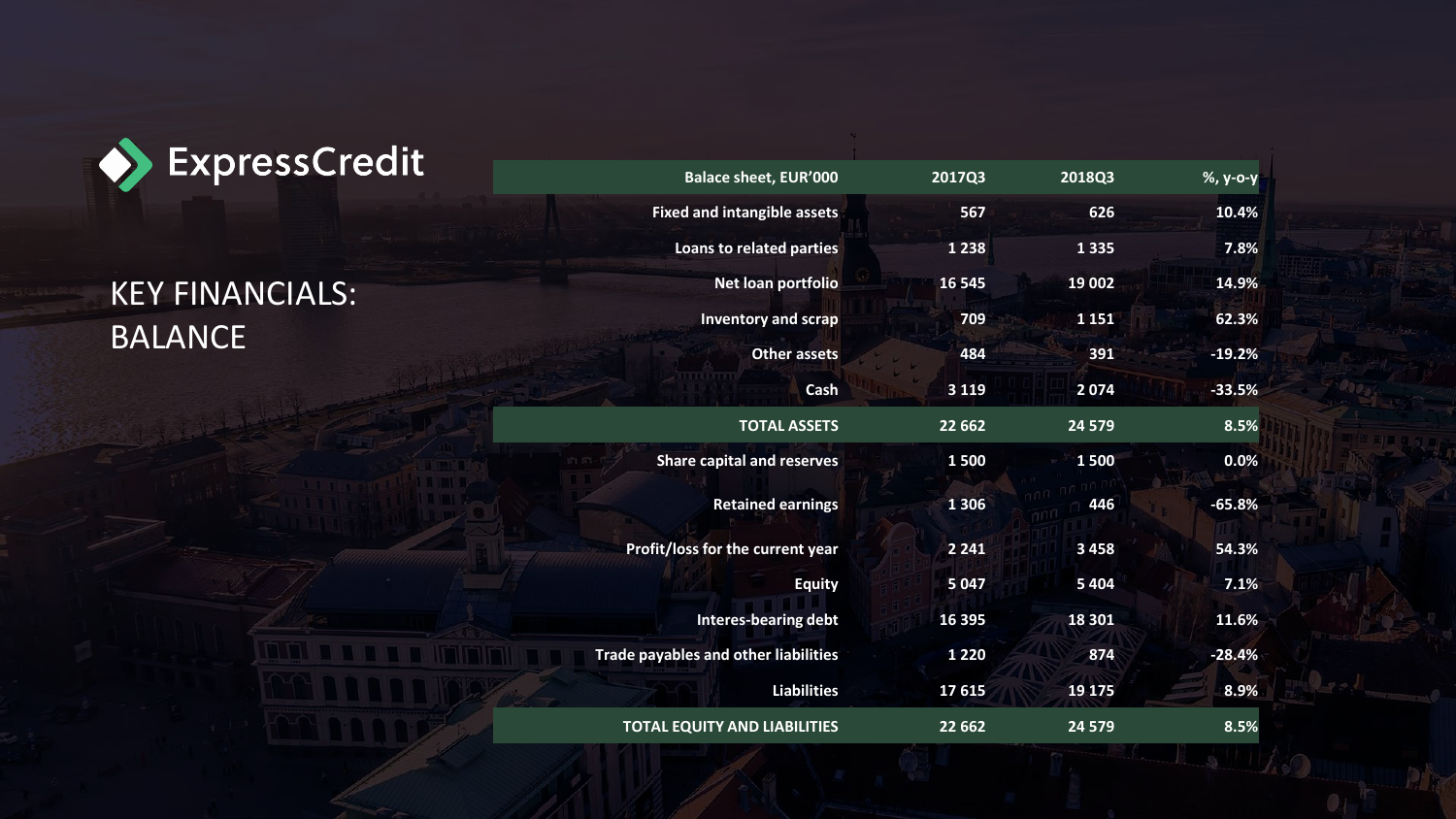

# FINANCING **STRUCTURE**

Diversified financing structure with established investor demand.

| <b>Interest-bearing debt</b>                  | 2017Q4,<br><b>EUR'000*</b> | 2018Q3,<br><b>EUR'000*</b> | <b>Interest</b><br>rate, % | <b>Maturity</b>                     |
|-----------------------------------------------|----------------------------|----------------------------|----------------------------|-------------------------------------|
| <b>Secured bonds</b>                          | 1 0 0 0                    | 0                          |                            |                                     |
| <b>Unsecured bonds</b>                        | 3 4 9 0                    | 3 4 1 1                    | 15.00%                     | 2020.12                             |
| <b>Unsecured notes</b>                        | 3 5 7 3                    | 4496                       | 14.00%                     | 2021.10                             |
| Peer-to-peer lending platform                 | 8 1 0 5                    | 10 226                     | 11%-13.5%                  | <b>According to</b><br>issued loans |
| <b>Leases</b>                                 | 175                        |                            | 164 Euribor + 3,5%         | Up to 3 years                       |
| <b>Accrued interest and bonds commissions</b> | 0.004                      | 0.006                      |                            |                                     |
| <b>TOTAL</b>                                  | 16 34 6                    | 18 297                     |                            |                                     |

\* As at the end of the period.